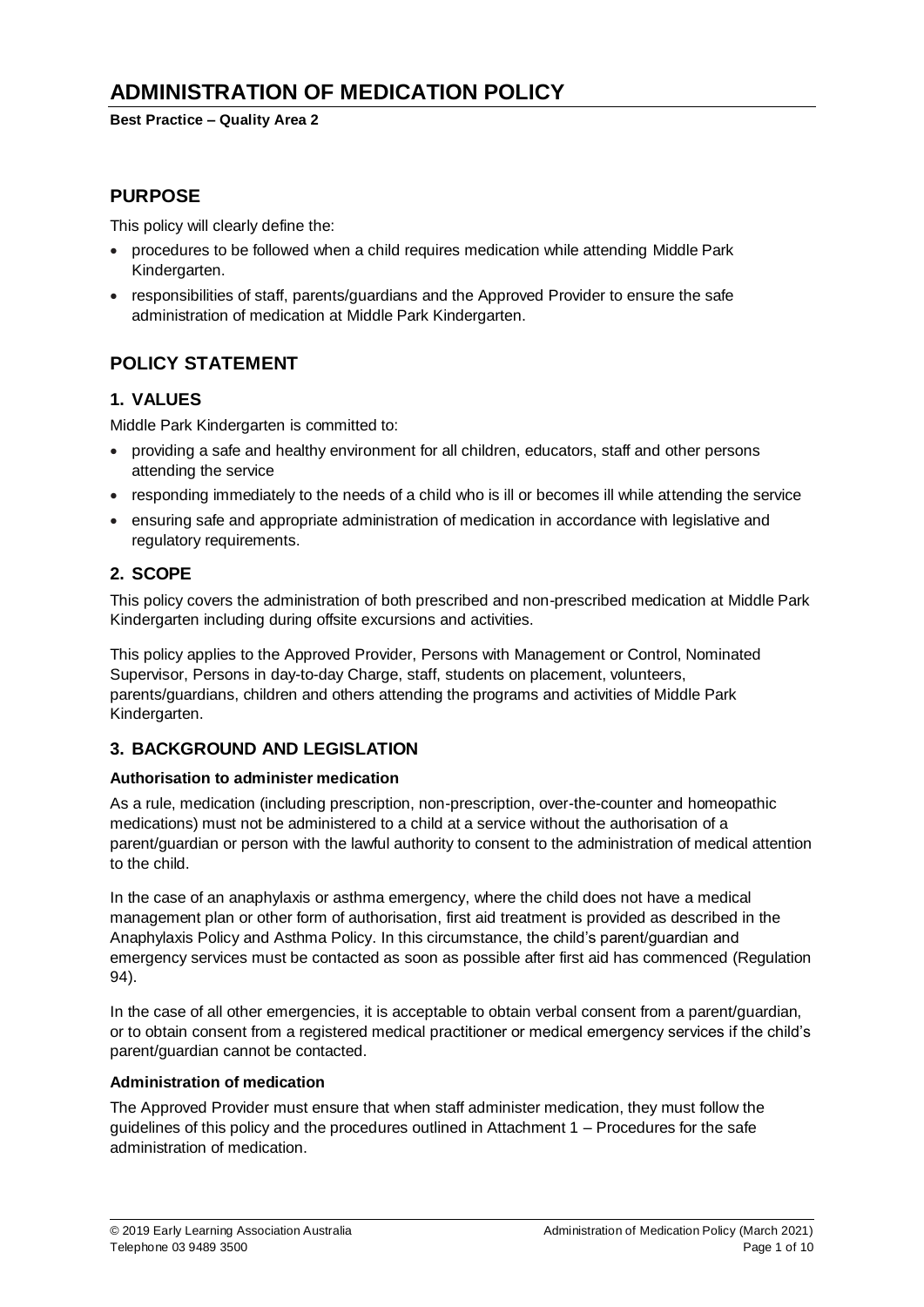A medication record<sup>1</sup> must be completed with the following information:

- a) the name of the child
- b) the authorisation to administer medication (including self-administration, if applicable) signed by a parent/guardian or a person named in the child's enrolment record as authorised to consent to administration of medication
- c) the name of the medication to be administered
- d) the time and date the medication was last administered
- e) the time and date or the circumstances under which the medication should be next administered
- f) the dosage of the medication to be administered
- g) the manner in which the medication is to be administered
- h) if the medication is administered to the child:
	- i) the dosage that was administered
	- ii) the manner in which the medication was administered
	- iii) the time and date the medication was administered
	- iv) the name and signature of the person who administered the medication
	- v) the name and signature of the person who checked the dosage, if another person is required under Regulation 95 to check the dosage and administration of the medication.

Services which provide education and care to a child over preschool age (as defined in the *Education and Care Services National Regulations 2011*) may allow a child over preschool age to self-administer medication. Where a service chooses to allow self-administration of medication, the Approved Provider must consider the risks associated with this practice and their duty of care, and develop appropriate guidelines to clearly specify the circumstances under which such permission would be granted and the procedures to be followed by staff at the service.

#### **Legislation and standards**

Relevant legislation and standards include but are not limited to:

- *Education and Care Services National Law Act 2010*
- *Education and Care Services National Regulations 2011*
- *Health Records Act 2001* (Vic)
- *National Quality Standard*, Quality Area 2: Children's Health and Safety
- *Occupational Health and Safety Act 2004* (Vic)
- *Public Health and Wellbeing Act 2008* (Vic)
- *Public Health and Wellbeing Regulations 2009* (Vic)
- *Therapeutic Goods Act 1989* (Cth)

### **4. DEFINITIONS**

 $\overline{a}$ 

**Approved first aid qualification:** The list of approved first aid qualifications, anaphylaxis management and emergency asthma management training is published on the ACECQA website: [www.acecqa.gov.au](http://www.acecqa.gov.au/)

**Illness:** Any sickness and/or associated symptoms that affect the child's normal participation in the activities or program at the service.

**Infectious disease:** A disease that can be spread, for example, by air, water or interpersonal contact. An infectious disease is designated under Victorian Law or by a health authority (however described)

<sup>&</sup>lt;sup>1</sup> A template of a medication record can be downloaded from: [www.acecqa.gov.au](http://www.acecqa.gov.au/)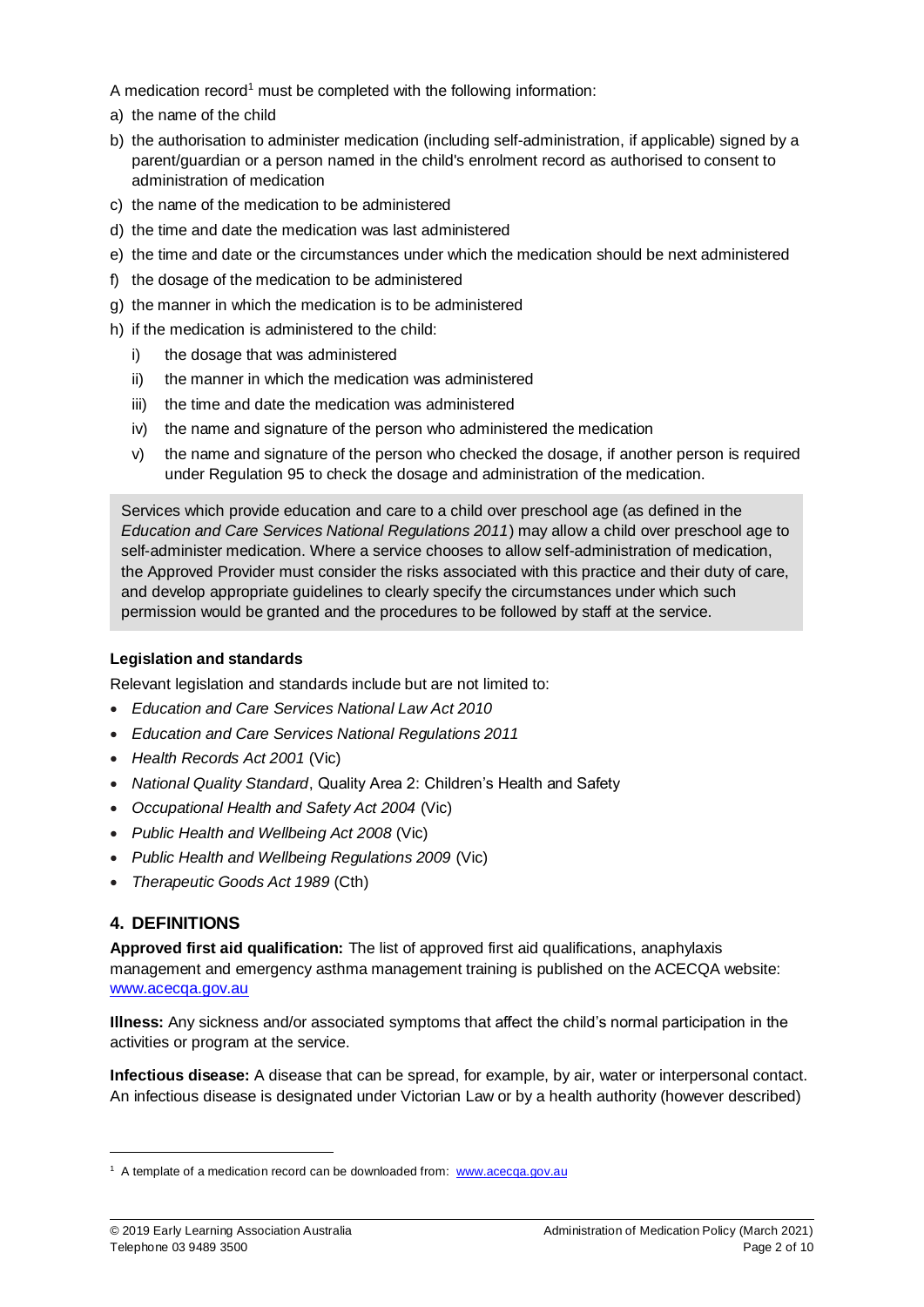as a disease that would require the infected person to be excluded from an education and care service.

**Injury:** Any harm or damage to a person.

**Medication:** Prescribed and non-prescribed medication as defined below.

**Non-prescribed medication:** Over-the-counter medication including vitamins and cultural herbs or homeopathic medications that may have been recommended by an alternative health care professional such as a naturopath.

**Prescribed medication:** Medicine, as defined in the *Therapeutic Goods Act 1989* (Cth), that is:

- authorised by a health care professional
- dispensed by a health care professional with a printed label that includes the name of the child being prescribed the medication, the medication dosage and expiry date.

**Medication record:** Contains details for each child to whom medication is to be administered by the service. This includes the child's name, signed authorisation to administer medication and a record of the medication administered, including time, date, dosage, manner of administration, name and signature of person administering the medication and of the person checking the medication, if required (Regulation 92). A sample medication record is available on the ACECQA website.

### **5. SOURCES AND RELATED POLICIES**

#### **Sources**

- VMIA Insurance Guide and FAQs, Community Service Organisations insurance program: [www.vmia.vic.gov.au](http://www.vmia.vic.gov.au/)
- *Guide to the Education and Care Services National Law and the Education and Care Services National Regulations 2011* [www.acecqa.gov.au](http://www.acecqa.gov.au/)
- *Guide to the National Quality Standard* (ACECQA) www.acecqa.gov.au
- Allergy & Anaphylaxis Australia: [www.allergyfacts.org.au](http://www.allergyfacts.org.au/) Asthma Australia: [www.asthmaaustralia.org.au](http://www.asthmaaustralia.org.au/)
- Healthdirect: [www.healthdirect.gov.au](http://www.healthdirect.gov.au/)

#### **Service policies**

- *Administration of First Aid Policy*
- *Anaphylaxis Policy*
- *Asthma Policy*
- *Dealing with Infectious Diseases Policy*
- *Dealing with Medical Conditions Policy*
- *Enrolment and Orientation Policy*
- *Excursions and Service Events Policy*
- *Incident, Injury, Trauma and Illness Policy*
- *Privacy and Confidentiality Policy*

### **PROCEDURES**

#### **The Approved Provider and Persons with Management or Control are responsible for:**

- ensuring that medication is only administered to a child being educated and cared for by the service when it is authorised, except in the case of an anaphylaxis or asthma emergency (Regulations 93, 94)
- ensuring that the medication is administered in accordance with Attachment 1 Procedures for the safe administration of medication (Regulation 95)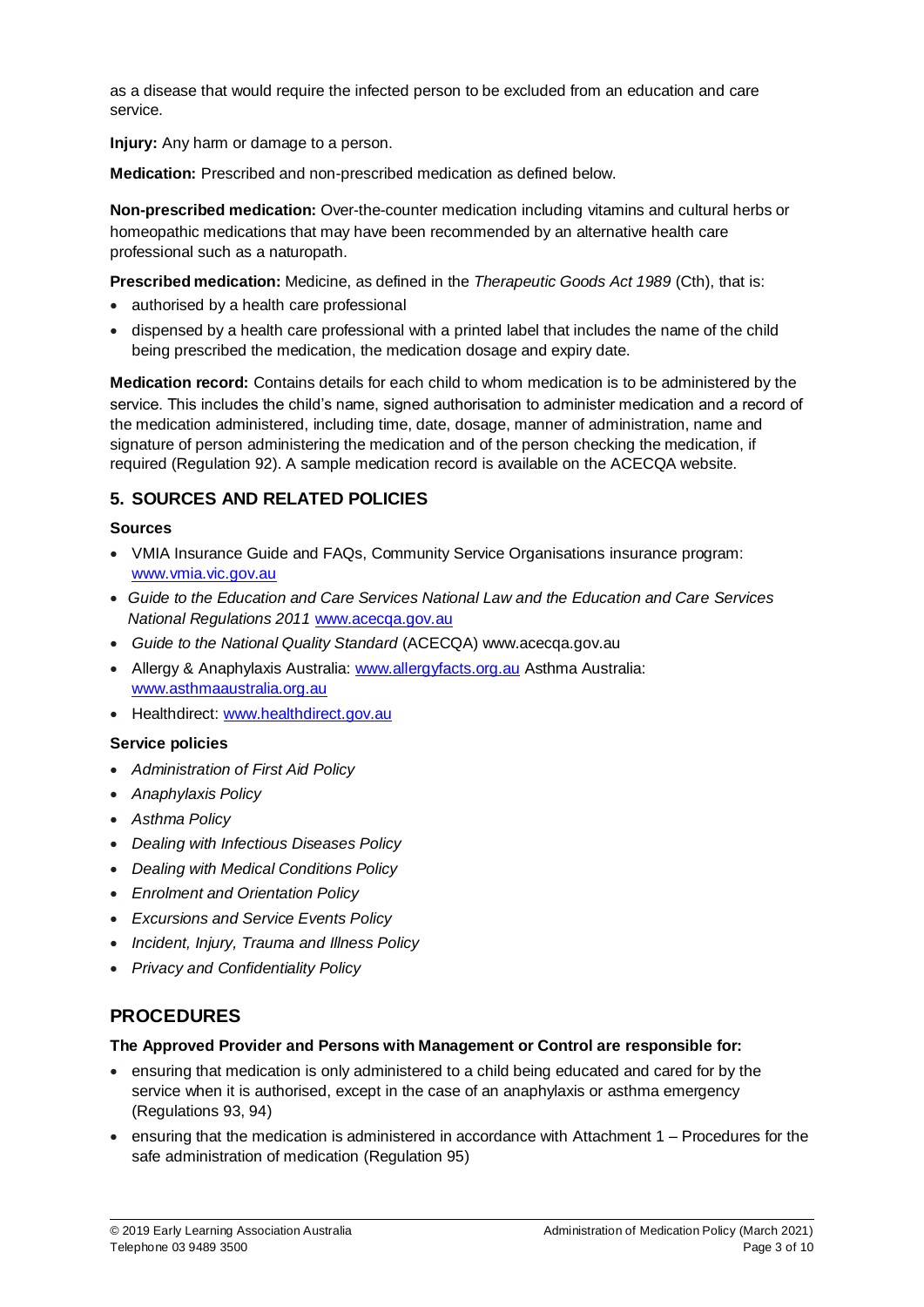- ensuring that if a child over preschool age at the service is permitted to self-administer medication (Regulation 96), an authorisation for the child to self-administer medication is recorded in the medication record for the child
- $\bullet$  ensuring that a medication record that meets the requirements set out in Regulation 92(3) is available at all times for recording the administration of medication to children at the service (Regulation 92). (Refer to the template *Medication Record*[: www.acecqa.gov.au\)](http://www.acecqa.gov.au/)
- ensuring that parents/guardians are given written notice as soon as is practicable if medication has been administered in an emergency and where authorisation has been given verbally (Regulation 93(2))
- ensuring that the parent/guardian of the child and emergency services are notified as soon as is practicable when medication has been administered in an anaphylaxis or asthma emergency (Regulation 94(2))
- ensuring that at least one educator on duty has a current approved first aid qualification, anaphylaxis management training and asthma management training (Regulation 136). (Note: this is a minimum requirement. As a demonstration of duty of care and best practice, ELAA recommends that **all educators** have current approved first aid qualifications and anaphylaxis management training and asthma management training.)
- developing and reviewing procedures for the authorisation and administration of medication required for the treatment or management of long-term conditions (see Attachment 1 – Procedures for the safe administration of medication)
- ensuring that all staff are familiar with the procedures for the administration of medication (see Attachment 1 – Procedures for the safe administration of medication)
- ensuring that medication records are kept and stored securely until the end of 3 years after the last date on which the child was educated and cared for by the service (Regulation 183(2)(d))
- determining under what circumstances a child over preschool age will be allowed to selfadminister their own medication and ensuring there are appropriate procedures in place for staff to follow in these instances (Regulation 96).

#### **The Nominated Supervisor and Persons in Day-to-Day Charge are responsible for:**

- ensuring that medication is only administered to a child where authorisation has been provided, except in the case of an anaphylaxis or asthma emergency (Regulations 93, 94)
- ensuring that the medication is administered in accordance with Attachment 1 Procedures for the safe administration of medication (Regulation 95)
- ensuring that the parent/guardian of the child and emergency services are notified as soon as is practicable when medication has been administered in an anaphylaxis or asthma emergency (Regulation 94(2))
- ensuring that medication is not accessible to children and is stored in a childproof container (including in the refrigerator for medications requiring refrigeration)
- being aware of children who require medication for ongoing conditions or in emergencies, and ensuring that the medical management plans are completed and attached to the child's enrolment form (Regulation 162), and displayed for use by those caring for children (being sensitive to privacy requirements)
- documenting situations in which an authorised person has provided verbal authorisation but has refused to confirm the authorisation in writing (these notes are to be kept with the child's enrolment record)
- informing parents/guardians as soon as is practicable if an incident occurs in which the child was administered the incorrect medication or incorrect dose, staff forgot to administer the medication or the medication was administered at the wrong time. Staff must also ensure that any medication that is accidentally dropped is not administered to a child or returned to the original container, and that parents/guardians are informed if an incident of this nature occurs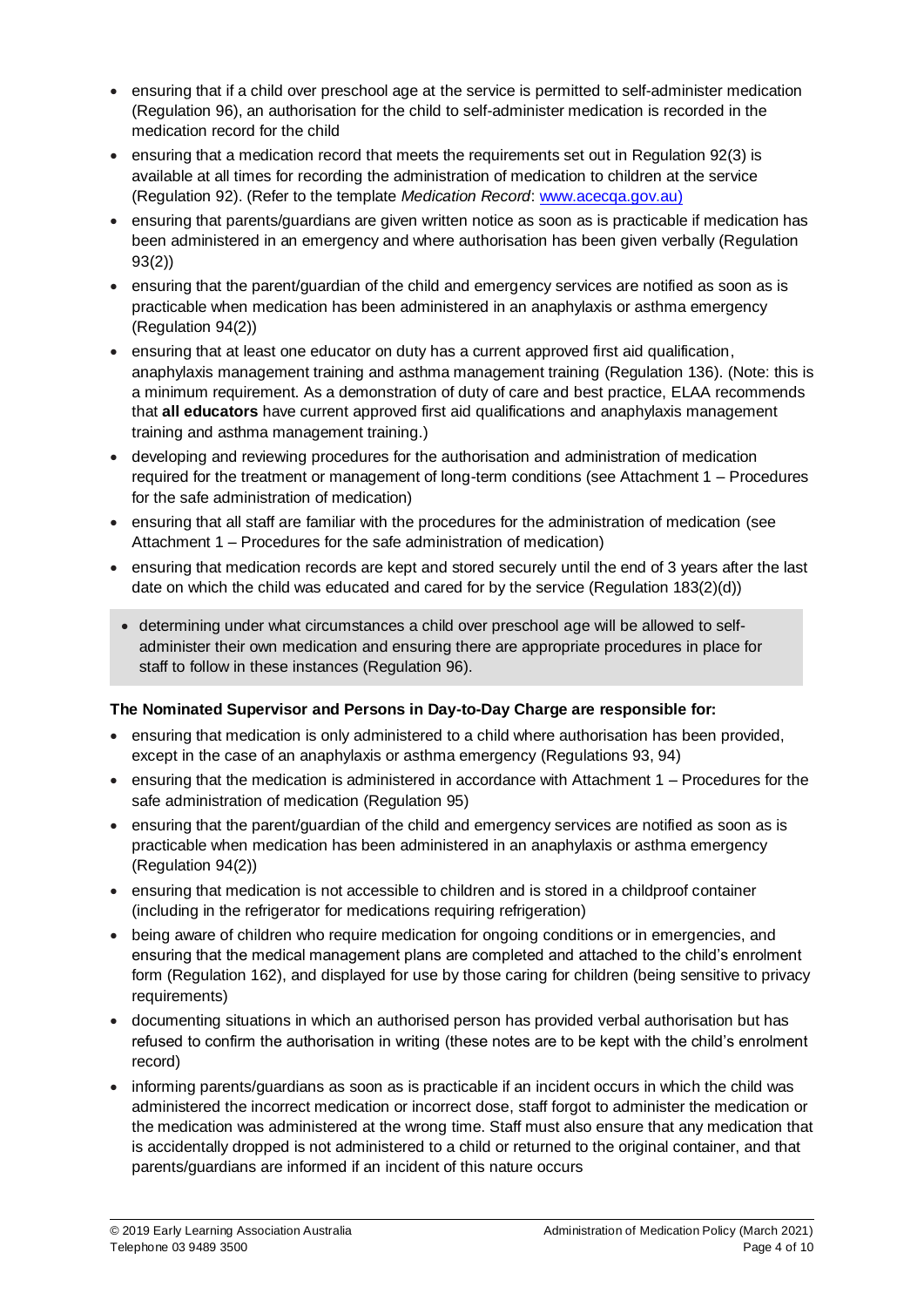- informing parents/guardians that non-prescribed medication (with the exception of sunscreen) will only be administered for a maximum of **48 hours**, after which a medical management plan from a doctor will be required for its continued use
- informing parents/guardians that paracetamol is not supplied by Middle Park Kindergarten and that the administration of paracetamol will be in line with the administration of all other medication (refer to Attachment 2 – Administration of paracetamol).

### **All staff are responsible for:**

- ensuring that each child's enrolment form provides details of the name, address and telephone number of any person who is authorised to consent to medical treatment of, or to authorise administration of medication to the child (Regulation 160(3)(iv))
- administering medication in accordance with Regulation 95 and the guidelines set out in Attachment 1 – Procedures for the safe administration of medication
- communicating with parents/guardians about the procedures outlined in this policy and the parent/guardian responsibilities when requesting medication be administered to their child, and making the medication record available for parents/guardians to record information during operational hours
- ensuring that all details in the medication record have been completed by parents/guardians/authorised persons in accordance with Regulation 92(3) prior to administering medication
- obtaining verbal authorisation for the administration of medication from the child's parents/guardians/authorised person (as recorded in the child's enrolment record), or a registered medical practitioner or medical emergency services when an authorised person cannot reasonably be contacted in an emergency (Regulation (93)(5)(b))
- ensuring that two staff members, one of whom must be an educator, are present when verbal permission to administer medication is received, and that details of this verbal authorisation are completed in the medication record
- ensuring that verbal permission is followed up with a written authorisation as soon as is practicable
- ensuring that parents/guardians take all medication home at the end of each session/day.

#### **Parents/guardians are responsible for:**

- ensuring that any medication to be administered is recorded in the medication record kept at the service premises
- providing a current medical management plan when their child requires long-term treatment of a condition that includes medication, or their child has been prescribed medication to be used for a diagnosed condition in an emergency
- ensuring that prescribed medications to be administered at the service are provided in their original container with the label intact, bearing the child's name, dosage, instructions and the expiry date (Regulation 95(a)(i))
- ensuring that medications to be administered at the service are within their expiry date
- physically handing the medication to a staff member and informing them of the appropriate storage and administration instructions for the medication provided
- clearly labelling non-prescription medications and over-the-counter products (for example sun block and nappy cream) with the child's name. The instructions and use-by dates must also be visible
- ensuring that no medication or over-the-counter products are left in their child's bag or locker
- taking all medication home at the end of each session/day
- informing the service if any medication has been administered to the child before bringing them to the service, and if the administration of that medication is relevant to or may affect the care provided to the child at the service
- ensuring that their child's enrolment details are up to date, and providing current details of persons who have lawful authority to request or permit the administration of medication.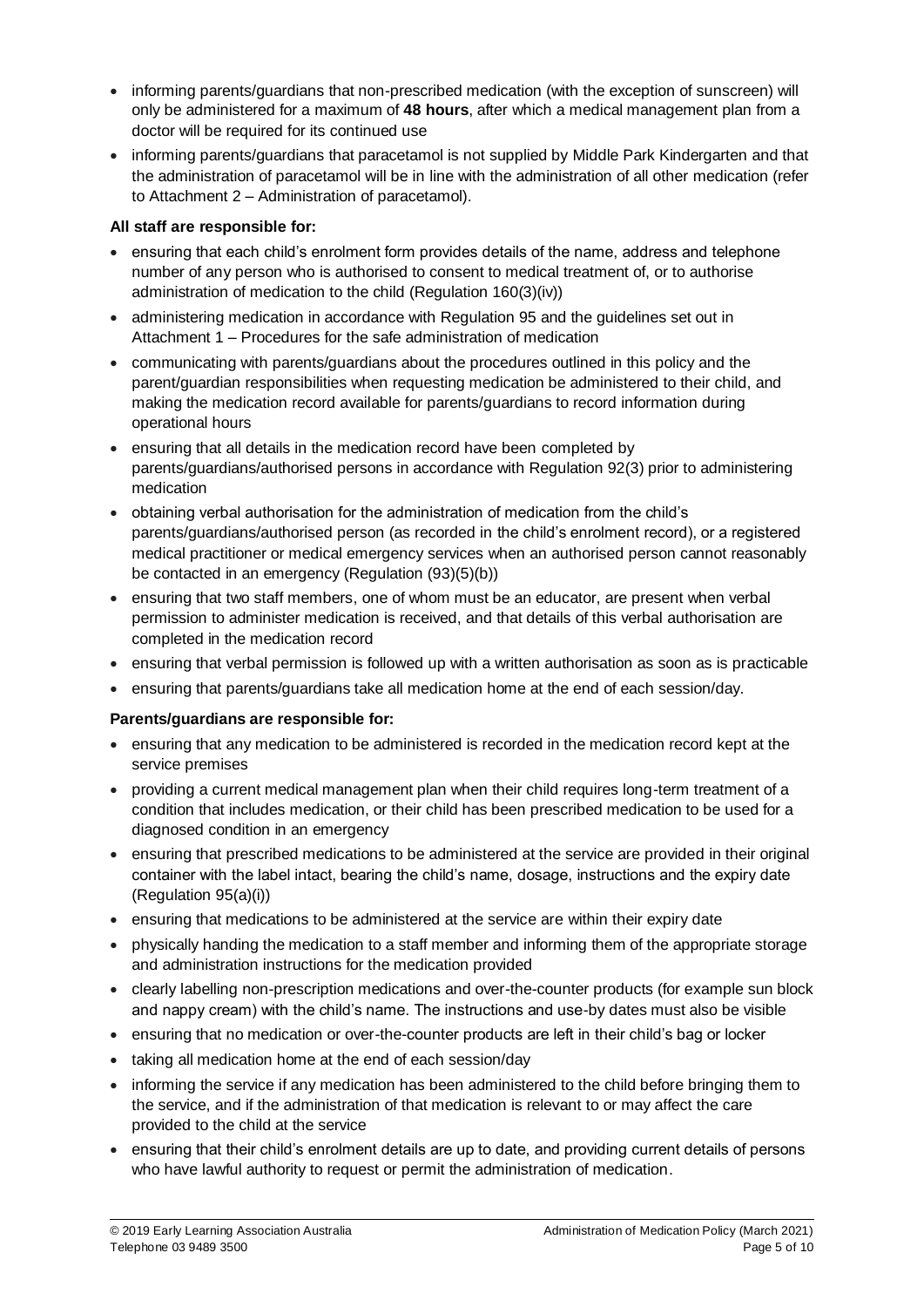**Volunteers and students, while at the service, are responsible for following this policy and its procedures.**

## **EVALUATION**

In order to assess whether the values and purposes of the policy have been achieved, the Approved Provider will:

- regularly seek feedback from everyone affected by the policy regarding its effectiveness
- monitor the implementation, compliance, complaints and incidents in relation to this policy
- keep the policy up to date with current legislation, research, policy and best practice
- revise the policy and procedures as part of the service's policy review cycle, or as required
- notify parents/guardians at least 14 days before making any changes to this policy or its procedures unless a lesser period is necessary because of a risk.

# **ATTACHMENTS**

- Attachment 1: Procedures for the safe administration of medication
- Attachment 2: Administration of paracetamol

# **AUTHORISATION**

This policy was adopted by the Approved Provider of Middle Park Kindergarten August 2021

# **REVIEW DATE: AUGUST 2023**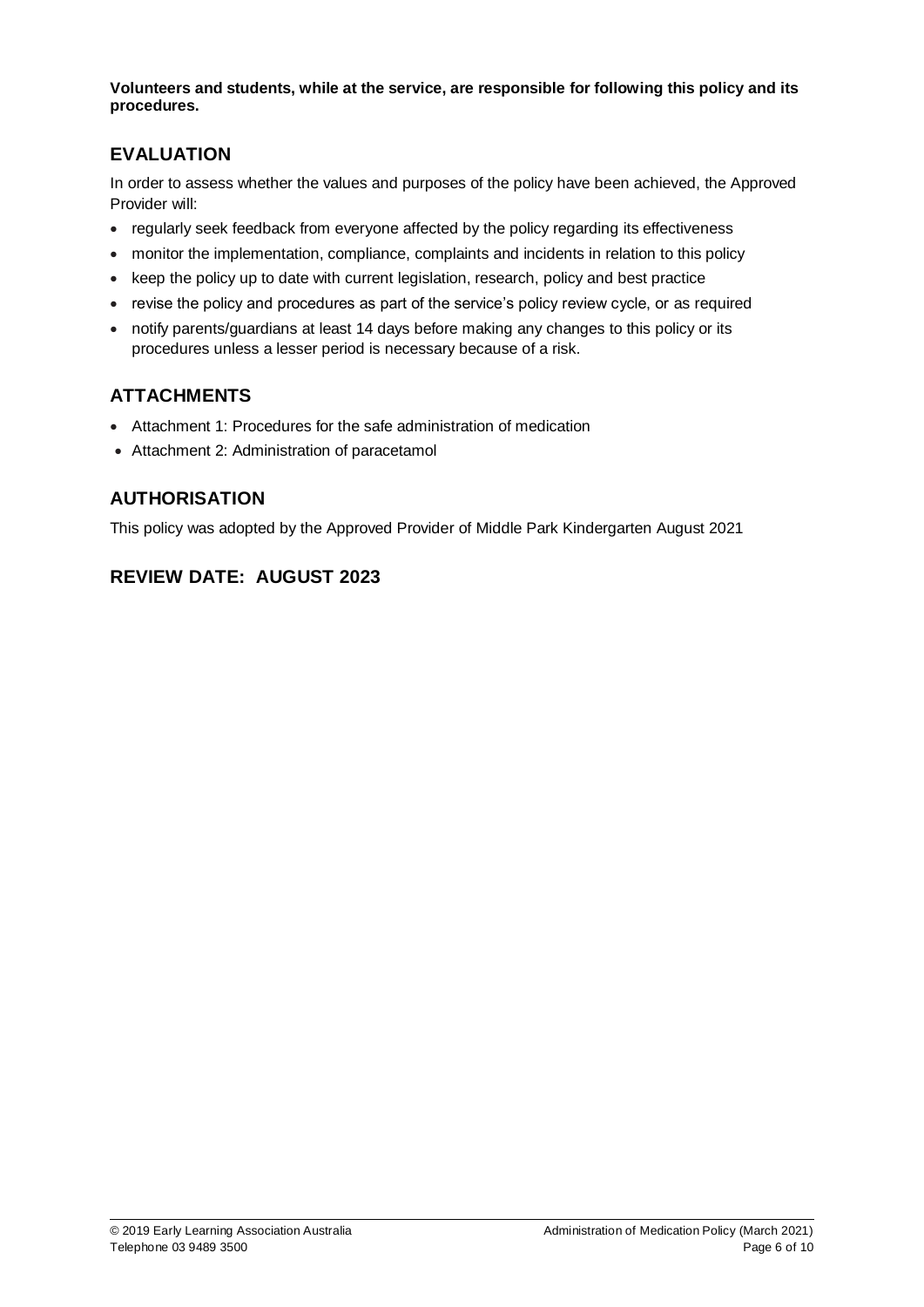## **ATTACHMENT 1 Procedures for the safe administration of medication**

Two staff, one of whom must be an educator, are responsible for the administration of any medication<sup>2</sup>. At least one of these persons must hold a current approved first aid qualification. One person will check the details (including dosage and the identity of the child who is given the medication) and witness its administration, while the other person will administer the medication (Regulation 95(c)). Before administering any medication to a child, it is extremely important for staff to check if the child has any allergies to the medication being administered.

#### **Procedure for administration of medication**

- 1. Wash and dry hands thoroughly before administering any medication. If appropriate, gloves are recommended wherever possible.
- 2. Check the medication record to confirm date, time, dosage and the child to whom the medication is to be administered.
- 3. Check that *prescription medication*:
- is in its original container, bearing the original label and instructions
- is the correct medication, as listed in the medication record
- has the child's name on it (if the medication was prescribed by a registered medical practitioner)
- is the required dosage, as listed in the medication record
- has not passed its expiry date.
- 4. Check that *non-prescription medication*:
- is in the original container, bearing the original label and instructions
- is the correct medication, as listed in the medication record
- has the child's name on it
- is the required dosage, as listed in the medication record
- has not passed its expiry date.
- 5. When administering the medication, ensure that:
- the identity of the child is confirmed and matched to the specific medication
- the correct dosage is given
- the medication is administered in accordance with the instructions attached to the medication, or any written or verbal instructions provided by a registered medical practitioner
- both staff members complete the medication record (Regulation 92(3)(h)) and store any remaining medication appropriately, such as in the refrigerator if required
- the Nominated Supervisor or Certified Supervisor informs the parent/guardian on arrival to collect the child that medication has been administered and ensures that the parent/guardian completes the required details in the medication record.

#### **Administration of medication for ongoing medical conditions**

Where a child is diagnosed with a condition that requires ongoing medication or medication to be administered in emergencies, parents/guardians may authorise the administration of the medication for a defined period. In these cases:

• a medical management plan completed by the child's doctor should be provided and attached to the child's enrolment form (and on display, where appropriate)

 $\overline{a}$ 

<sup>&</sup>lt;sup>2</sup> Note: under Regulation 95(c), this is not a requirement in an education and care service that is permitted to have only one educator to educate and care for children.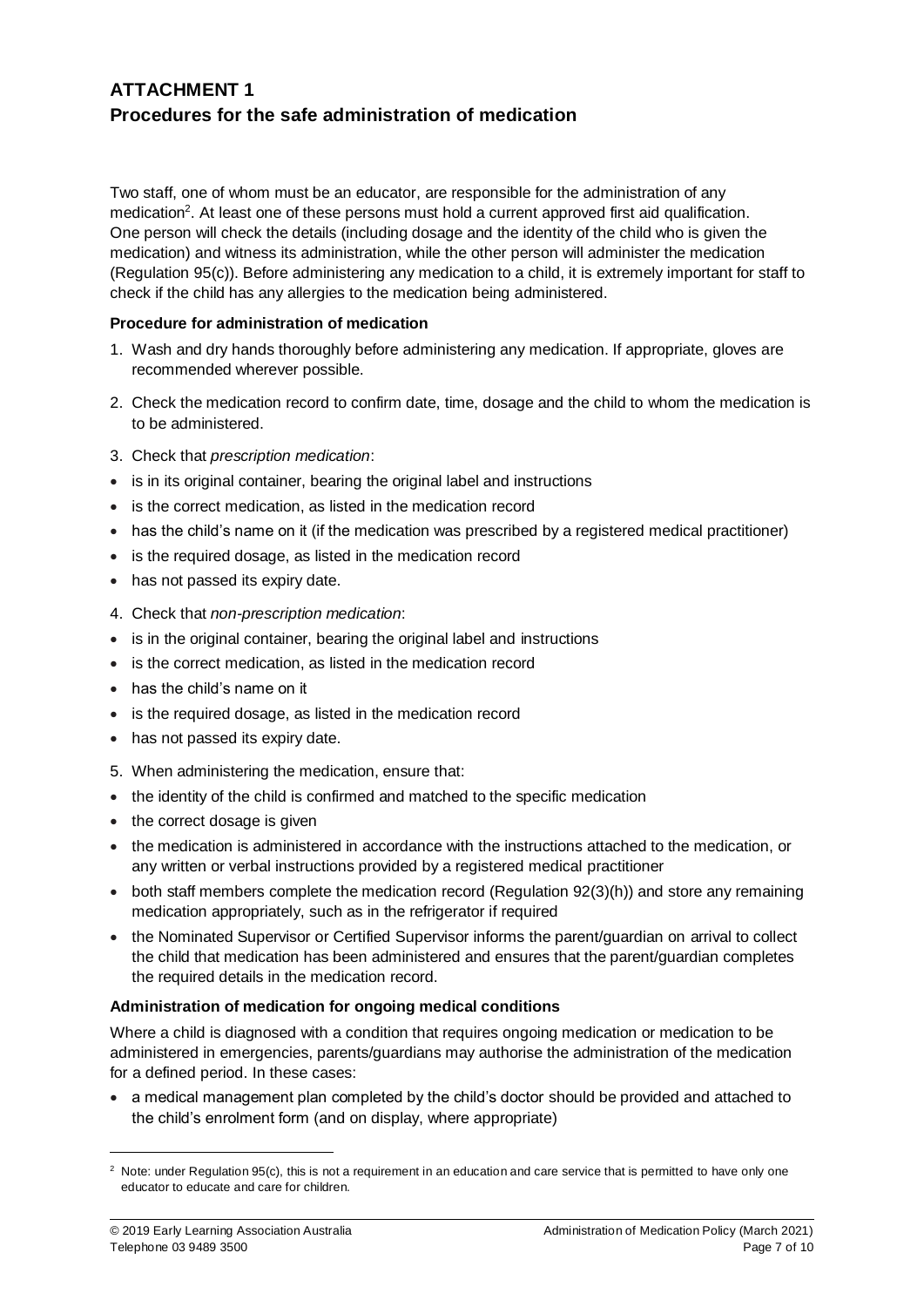- the medical management plan should define:
	- the name of the medication, dosage and frequency of administration
	- conditions under which medication should be administered
	- what actions, if any, should be taken following the administration of the medication
	- when the plan will be reviewed.
- when medication is required under these circumstances, staff should:
	- $-$  follow the procedures listed above
	- ensure that the required details are completed in the medication record
	- $-$  notify the parents as soon as is practicable.

Refer to the *Dealing with Medical Conditions Policy* for further information.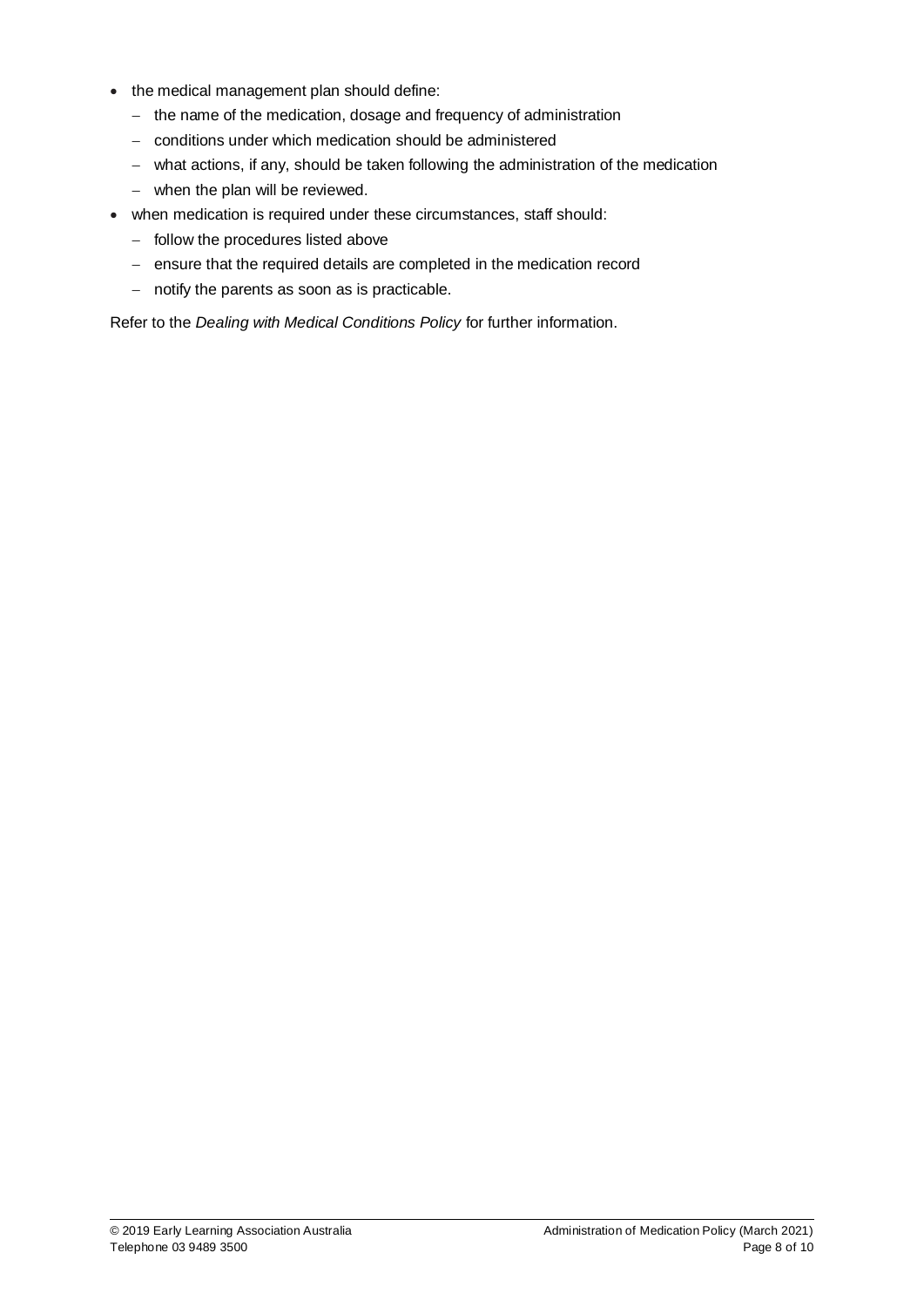# **ATTACHMENT 2 Administration of paracetamol**

There may be times when a child develops a fever and/or becomes unwell while at the service. It is advisable in the first instance to contact the parent/carer to discuss any concerns about the health status of the child, and taking a precautionary approach, request the parent/carer collect their child from the service as soon as possible.

If a child has any of the following symptoms of coronavirus (COVID-19) outlined below, however mild, they should get tested and must remain at home until they receive their results:

- Fever
- Chills or sweats
- Cough
- Sore throat
- Shortness of breath
- Runny nose
- Loss of sense of smell and taste
- In certain circumstances headache, muscle soreness, stuffy nose, nausea, vomiting and diarrhoea may also be considered.

If a staff member is unsure whether a child is unwell, a trained staff member could take the temperature of the child, where appropriate, to support decision making. Gloves should be worn for the purpose of taking a temperature.

While the service is waiting for the child who may be experiencing compatible symptoms with coronavirus (COVID-19) to be collected by the parent/guardian, staff will use precautionary measures, such as:

- isolate the unwell child in an appropriate space with suitable supervision
- encourage the intake of fluids, to keep the child cool, comfortable and well hydrated
- practice hand hygiene, physical distancing and where possible utilise a face mask
- face masks should not be used in situations where a child is unable to safely or practically tolerate a mask (e.g. a child with complex medical needs, including existing respiratory needs, and younger children)
- follow the cleaning protocols of your COVIDSafe Plan to ensure the area the child was waiting is disinfected.

Children with persistent symptoms due to underlying conditions such as hay fever or asthma whose symptoms are clearly typical of their condition can continue to attend the service. Parents should consider getting a medical certificate from their GP to attend the service if they have persistent symptoms that may overlap with symptoms of COVID-19 such as cough or runny nose.

If a child requires paracetamol and has returned a COVID negative result, families will be asked to pick up child. Parents will be required to provide written and signed consent for the administration paracetamol, if required.

If parents/guardians request that educators/staff administer paracetamol, educators/staff should:

- administer only to a child who has a temperature above 38.5°C and is in discomfort or pain
- administer only one dose of paracetamol in any instance and ensure that the child has not had any other medicine containing paracetamol in the last four hours
- use preparations that contain paracetamol only, not a 'cold and flu' or combined preparation
- use only single doses, disposable droppers or applicators and only use once per child